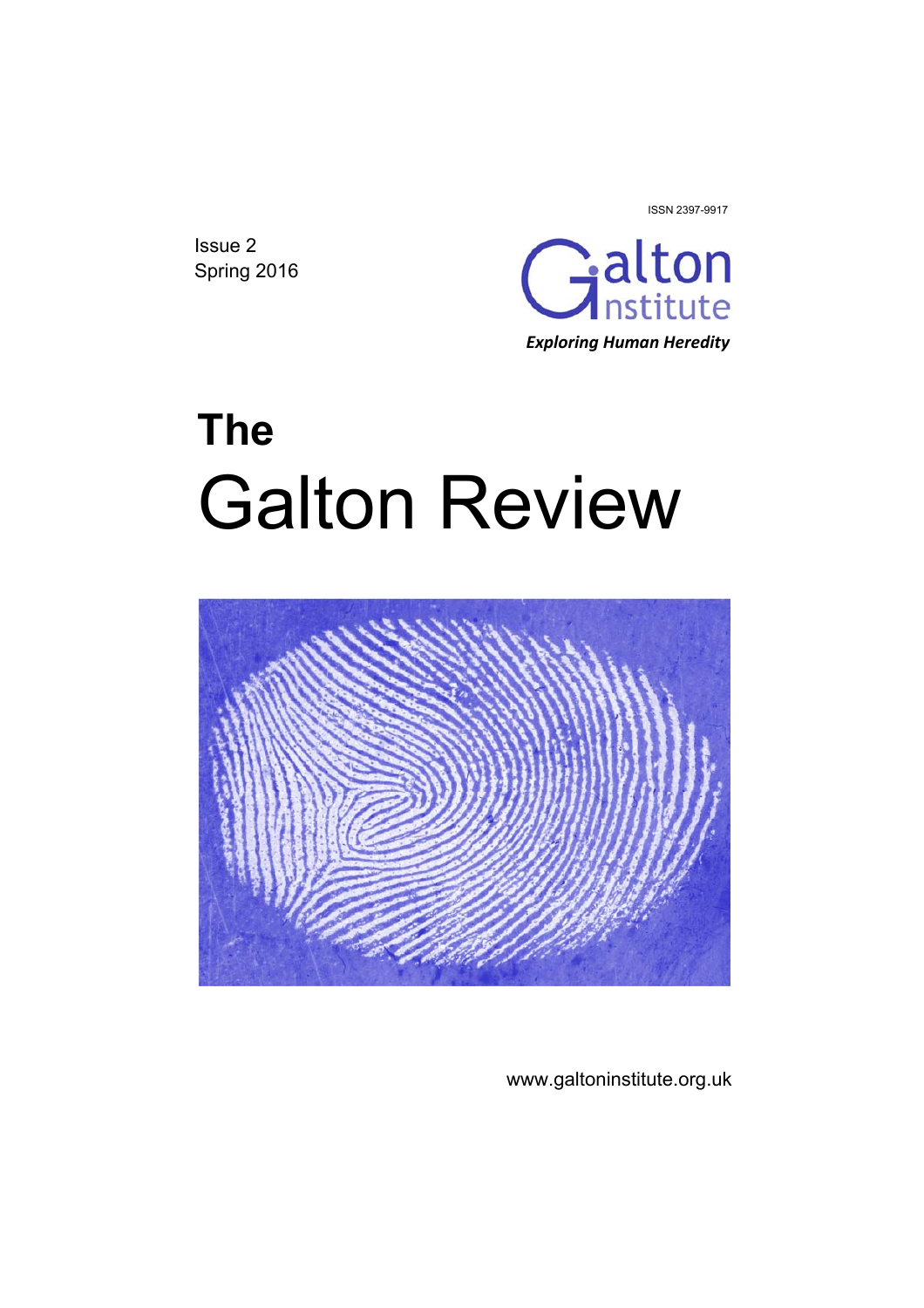# **CONTENTS**

| Editorial                                                                                                              | 3  |
|------------------------------------------------------------------------------------------------------------------------|----|
| Mendel Essay Prize 2016                                                                                                | 4  |
| Workshop on Fertility Preferences in Asia                                                                              | 8  |
| Evolutional Developmental Biology: Current Debates<br>European Human Behaviour and Evolution Association               |    |
| 2015 conference, Helsinki, satellite meeting                                                                           | 10 |
| Just by Chance? Randomness and Variability Shaping Biology<br>17th European Molecular Biology Laboratory PhD symposium | 14 |
| Galton Institute Post doctoral travel grant                                                                            | 15 |
| <b>Environmental Factors in gene regulation</b><br>The Galton Institute conference 2016                                | 16 |
|                                                                                                                        |    |

**Front Cover Photo: '**Thumbprint' by Metrónomo via Wikimedia Commons

| Published by:                                                   |                                        |
|-----------------------------------------------------------------|----------------------------------------|
| The Galton Institute, 19 Northfields Prospect, London, SW18 1PE |                                        |
| Tel: 020 8874 7257                                              | www.galtoninstitute.org.uk             |
| General Secretary: Mrs Betty Nixon                              |                                        |
|                                                                 | executiveoffice@galtoninstitute.org.uk |
| Review Editor: Mr Robert Johnston                               |                                        |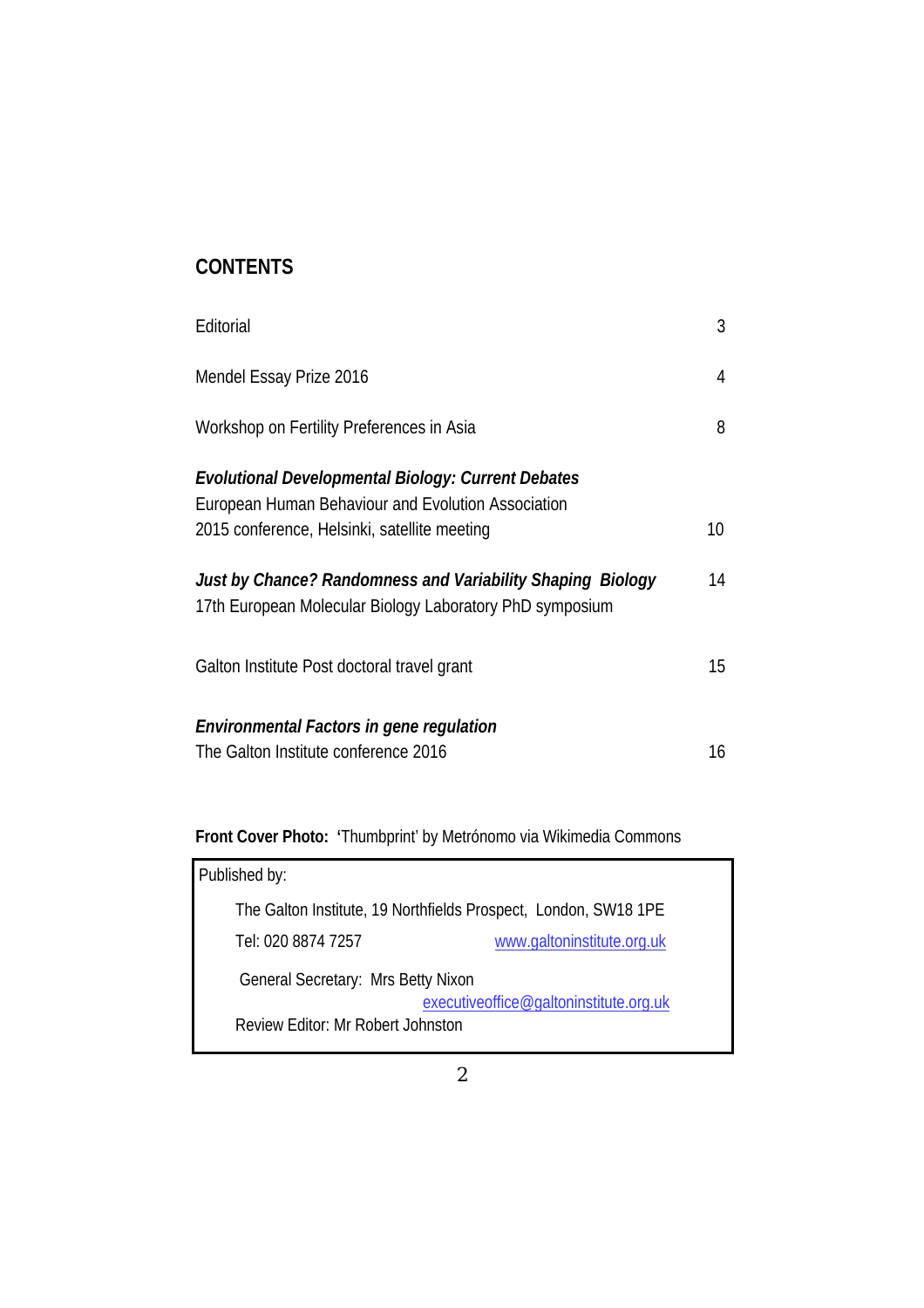## **EDITORIAL**

Two of the aims of the Galton Institute are stated as:

"Promoting and supporting education and communication with regard to human heredity" and "encouraging the study and understanding of its historical origins and development".

It was with these in mind that Council decided to run an essay competition for 6<sup>th</sup> form students to mark the 150<sup>th</sup> anniversary of the publication of Gregor Mendel's findings on inheritance in peas in the *Proceedings of the Natural History Society of Brünn.* It was, of course, this work which defined the laws we now refer to as Mendelian inheritance.

The students were limited to 1,000 words on "any aspect of the life, work and/or legacy of Gregor Mendel". The marking team, led by **Dr Elena Bochukova,** spent many hours reviewing the entries. They considered scientific content, use of language and originality. Eventually, the winner was identified as **Harry Pendlebury** from St Mary's College in Liverpool. The judges were particularly impressed with his novel approach and mature use of language. The winning essay is reproduced on page 4.

The Institute's third aim is to "stimulate and inform public debate on the social and ethical implications of the study of human heredity and its relevance to human well-being". One of the main ways it promotes this is by giving financial support to various organisations wishing to run conferences on relevant subjects. In this edition, there are reports from two such events: the European Molecular Biology Laboratory Symposium and The European Human Behaviour and Evolution Association Conference.

Finally, I should like to draw your attention to the theme of our annual conference in November which will be *Environmental Factors in Gene Regulation*. It promises to be a fascinating programme and includes the delivery of the 100<sup>th</sup> Galton Lecture by **Dame Linda Partridge** on *Nutrition and Lifespan*. The full programme can be found on page 16 and our website along with information on how to register for tickets.

**Robert Johnston**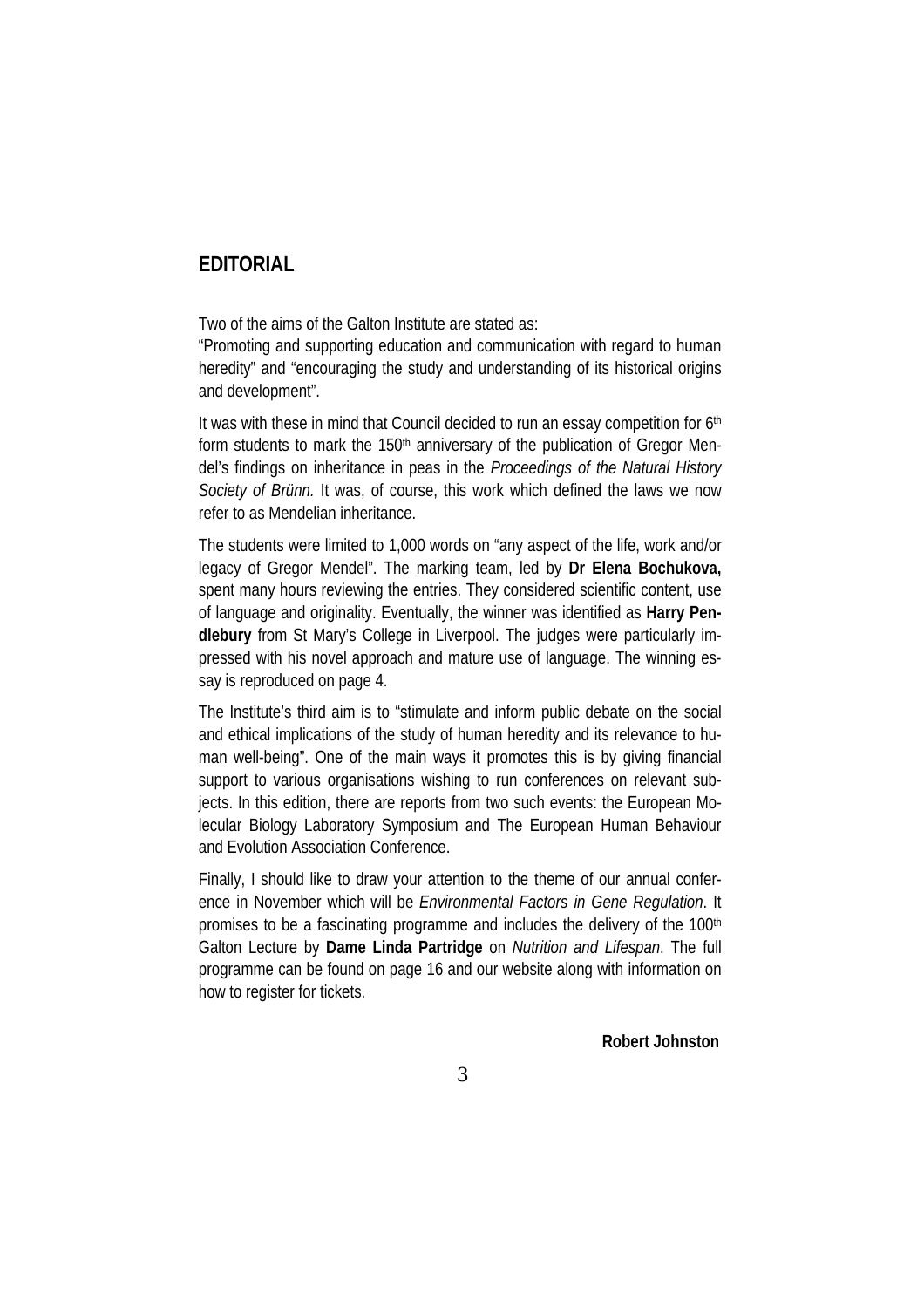#### **MENDEL ESSAY PRIZE 2016**

**The winning essay:** 

**The life, work and legacy of Gregor Mendel** 

**Abstract:** 

**The importance of 19th-century pioneering genetic research by Gregor Mendel is considered, referring also to the potentially useful but unachieved convergence of Mendel's specific and controlled plant breeding experiments with Darwin's observation-based conclusions about inheritance and variation. The potential benefits of their collaboration, had it occurred, are considered.** 

For most of human civilisation, the idea of inherited characteristics was implicitly understood visually. Humans observed that progeny – any kind, their own, plants and animals – commonly and broadly resembled parents. Nobody knew how it happened, it just "was". Any knowledge worth the name was purely observational.

By the mid-19<sup>th</sup> century, Biology was beginning to pass the "stamp-collecting" stage of mere observation and classification of species. This was partly due to Charles Darwin's ground-breaking publication "On the Origin of Species"i which implicitly suggested the existence of "agents" of inheritance. Much later, these were given the name we know now, "genes". This happened when mathematical analysis of breeding observations began to inform Biology via the efforts of Gregor Mendel and later, others.

Mendel, a monk living in Moravia, now in the Czech Republic, studied and eventually taught in the University of Brünn. His genetic studies originated from an interest in bees, and their agricultural usefulness. What might be learned about improving their breeding ability and effectiveness as plant pollinators? Before he started investigating pea plants, Mendel was a keen beekeeper; unfortunately the monastery forced him to remove them, as they were annoying visitors!<sup>ii</sup> He turned to mice, to better understand animal heredity, although his abbot was negative about monks studying the results of animal sexual reproduction and behaviour.<sup>iii</sup>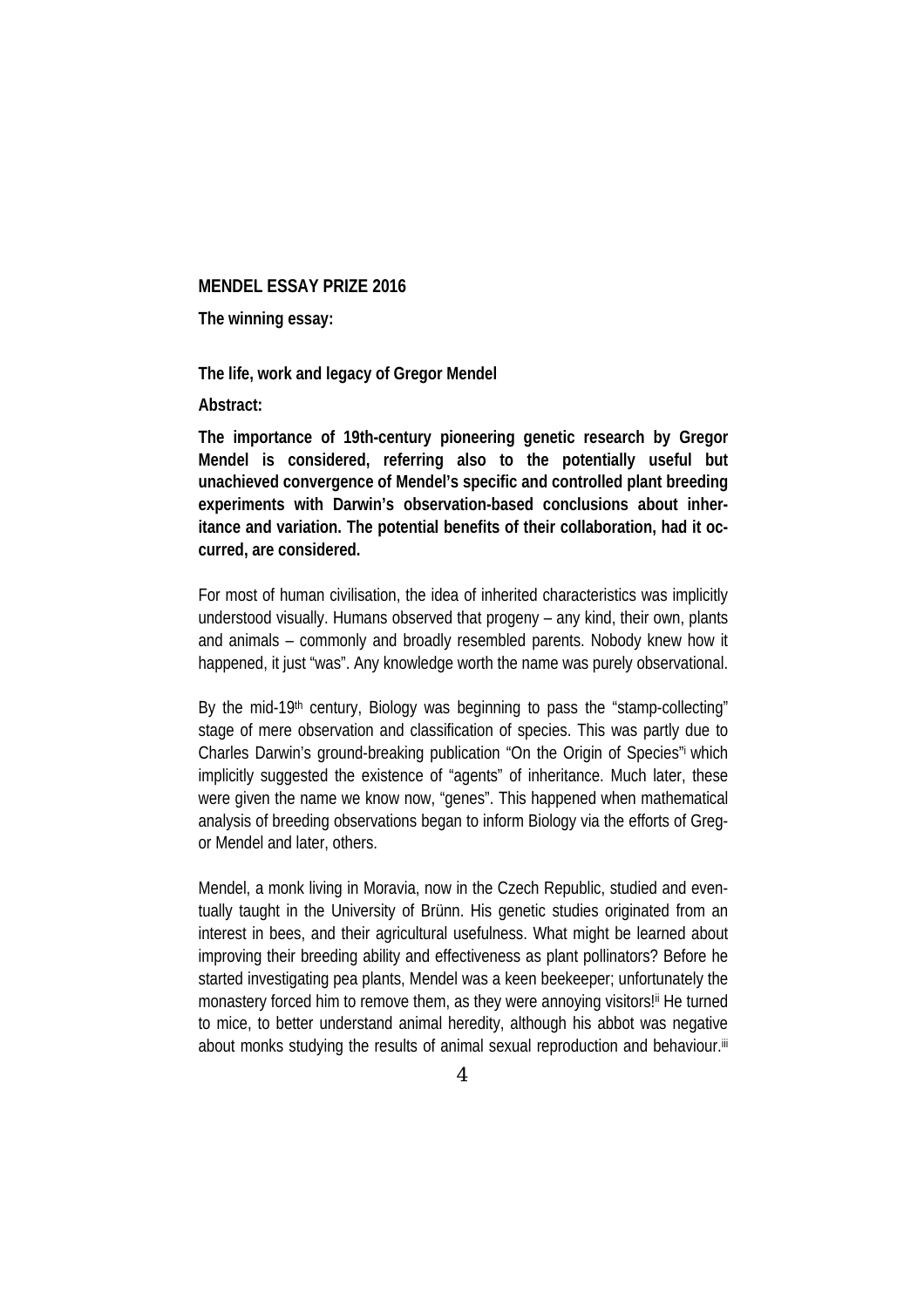His research into pea genetics was in fact incidental and a substitute for his normal work, but over the years he carried out thousands of carefully controlled selective breeding experiments on them. From 1856 he established the general observations that for each characteristic studied – such as plant height, pod shape or colour, seed shape or colour, and also flower position and colouriv – there appeared to be only two "invisible factors", thought by Mendel to be contributed, one from each parent plant, that affects the appearance of the next generation. His main results were made public in 1865v.

Summarising, he determined that given the propensity of a trait to be expressed or not, it was possible to predict, with some mathematical accuracy, what the progeny of any one chosen cross would produce, regarding the percentage of plants having two or possibly more of the characteristics investigated.

Mendel also suspected from these analyses that there were two and only two "factors" determining each specific characteristic, what we now call the "phenotype". Observations also suggested that these "factors" were involved in a hierarchy of importance or "dominance" versus "recessivity", suggesting when and how either observed trait would appear in the progeny. He defined these two particular terms, and was the first biological scientist to so do. His conclusions were reinforced from his detecting recurring mathematical ratios, which later became predictable within large samples, for the likely appearance of specific characteristics in a future generation of plants. This was if he had recorded what the parent plants looked like and what their own parents had been like as well, otherwise the ratios would not work.

Mendel died in 1884 and the significance of his work was unrealised for almost 20 years. Most biologists still accepted the "blending inheritance" hypothesis, in that traits of a later generation would generally seem to be an integration of some of those of its parent generation. This would have implied that results of inheriting characteristics were not at all discrete or quantifiable. However, by 1900 Mendel's papers were rediscovered, and his experimental results with peas were rapidly verified by other biologists, in particular by Hugo de Vries, Carl Correns and William Bateson. Bateson himself lectured frequently advising other biologists to conduct very large and extended breeding experiments on organ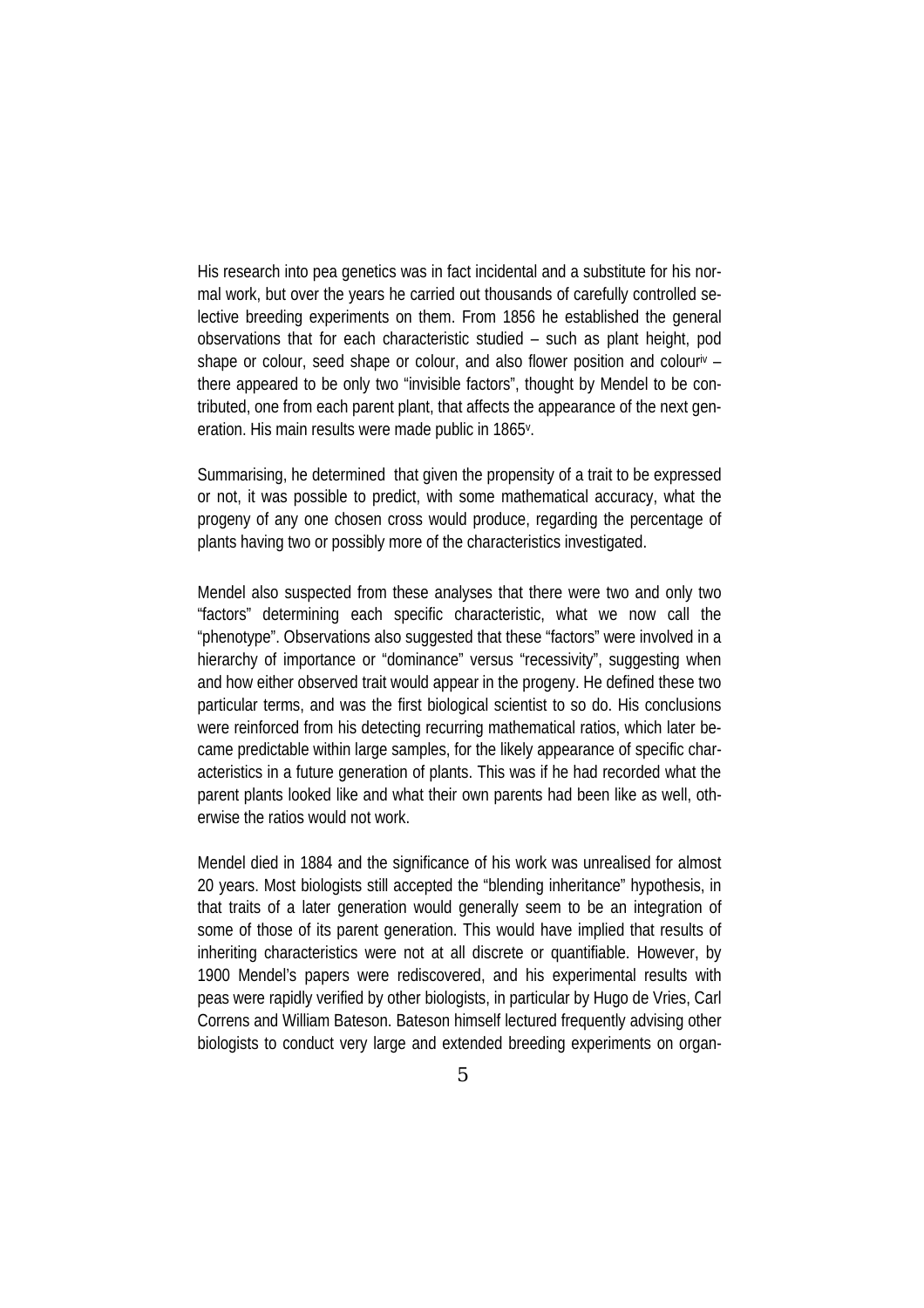isms including animals and plants, even before he became aware of Mendel's work.

There was still debate about quantisation extents in gene expression to give the "phenotype" (the words "gene" and "genetics" had by then been invented by Bateson). Then, later geneticists – and all before the importance, let alone structure, of DNA had been discovered – gradually integrated both approaches, the "biometric approach" of "fuzzy/non-quantifiable interaction of characteristics" and the Mendelian "genotypic approach" to practical heredity. Much later it became understood that genes often acted not just unitarily but in combinations, producing empirically-observed continuous variation, as well as fully discrete phenotypes.

Before Mendel, understanding of inheritance could not be called a science. Everything Man did to selectively-breed anything was observational and, as a result, somewhat unpredictable. For example, it took the Mayan culture about 9,000 years to modify generations of wild teosinte grasses to resemble the direct ancestor of *Zea mays* (sweet corn).

if Mendel and Charles Darwin had seen each other's research and could have corresponded, genetics might now be decades ahead of today's already advanced position, and a much maturer science. In the late 19th century, organic chemistry advanced sufficiently to be able to characterise nucleic acids, now known as DNA and RNAs. Thus, biochemical understanding of inheritance would also have developed earlier.

Neither scientist invented the word "gene" as we understand the term today. However, Mendel came closest, 50 years before the term emerged, to identifying that entity as a "factor". He showed statistically that genes exist and are quantifiably transmissible according to easily understood laws. Mendel's work is still important today as it is the stepping-stone to how modern genetics is understood.

Endnotes:

i. On the origin of species ref: Darwin, C. (1859), *On the Origin of Species by Means of Natural Selection, or the Preservation of Favoured Races in the Struggle for Life*, (1st ed.) (London: John Murray)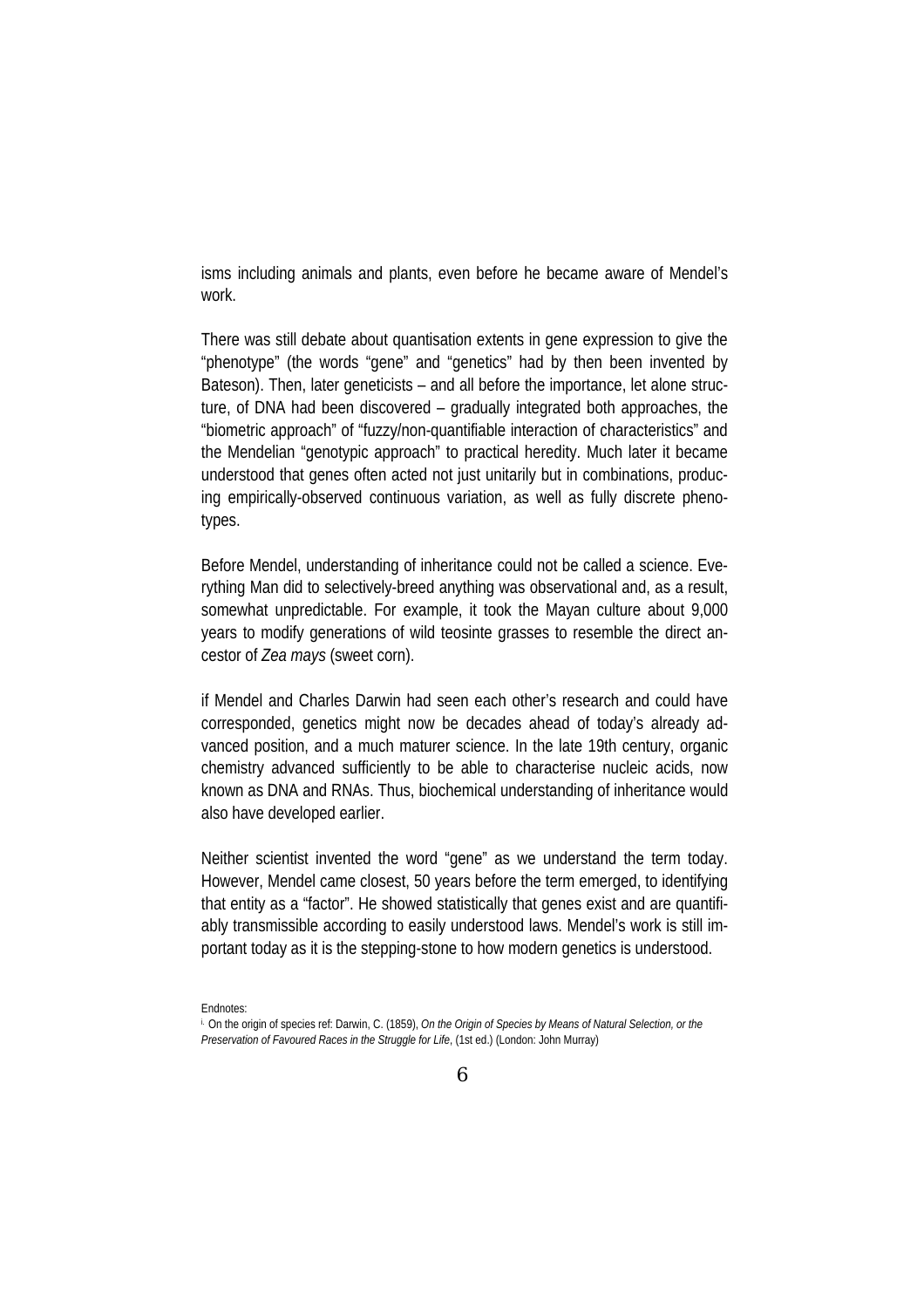ii. http://mendelmuseum.muni.cz/en/g-j-mendel/mendeluv-vcelin The Masaryk University Mendel Museum.

iii. Henig, Robin Marantz (2000). *The Monk in the Garden: The Lost and Found Genius of Gregor Mendel, the Father of Genetics,* Boston: Houghton Mifflin. ISBN 978-0395-97765-1. pp. 15–17.

iv. Henig, Robin Marantz (2000). *The Monk in the Garden: The Lost and Found Genius of Gregor Mendel, the Father of Genetics*, Boston: Houghton Mifflin. ISBN 978-0395-97765-1. pp. 78–80.

V. Mendel, G J. (1865) *Experiments in plant hybridisation*, read to Brno natural History Society http://www.esp.org/ foundations/genetics/classical/gm-65.pdf

## **Harry Pendlebury St Mary's College, Liverpool**



 Harry Pendlebury with our editor Robert Johnston and Nicola Addy, Head of Biology at St Mary's College

All the entries were of a very high standard and the results were as follows:

- 
- 1st **Harry Pendlebury** St Mary's College, Liverpool
- 
- 2nd **Laura Cooper** Stockport Grammar School
	-
- 
- 3rd **Laura Fitzgerald** Withington Girls' School (Manchester)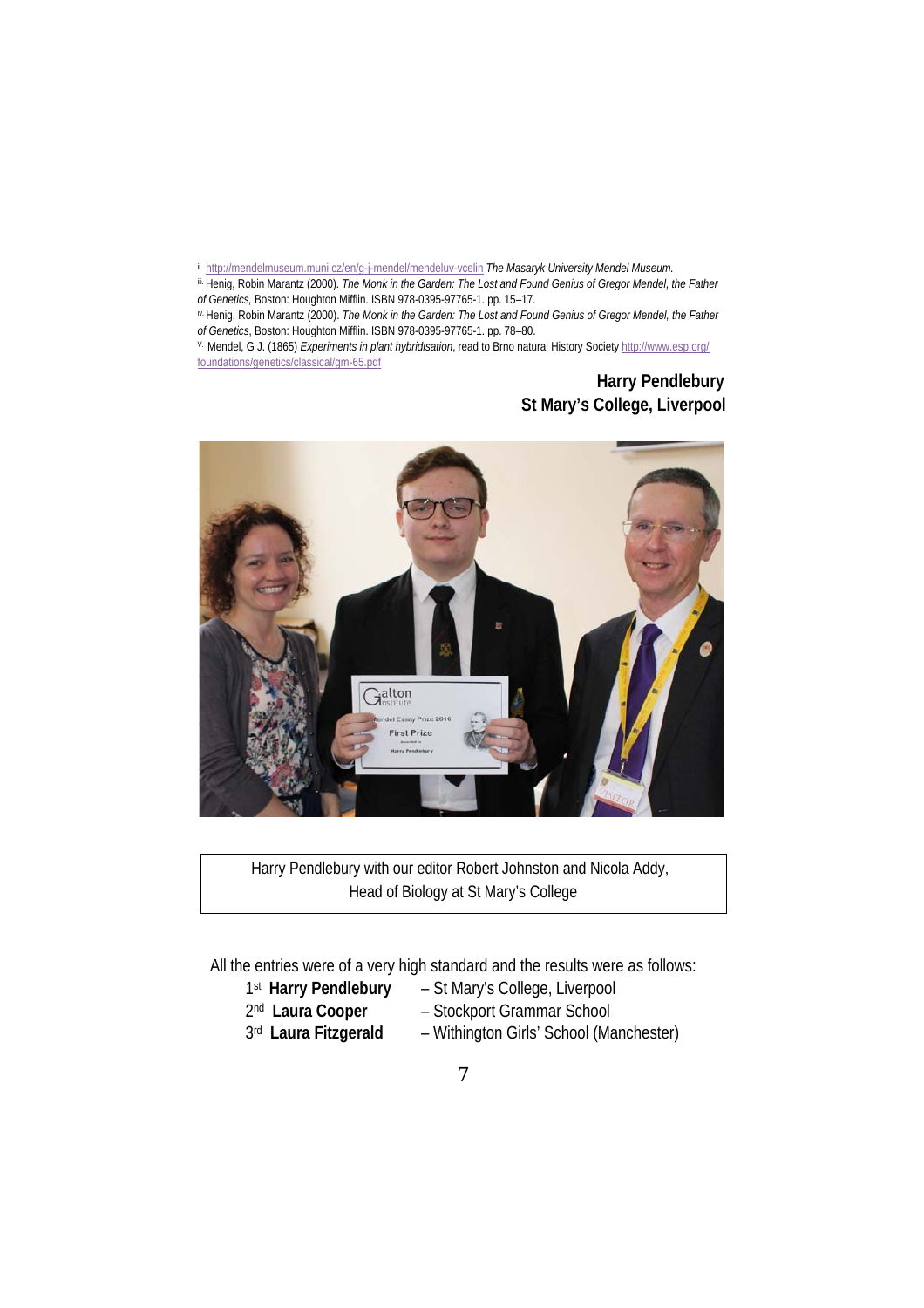#### **2015 Workshop on Fertility Preferences in Asia**

## **(in preparation for the volume** *'Family Demography in Asia: A Comparative Analysis of Fertility Preferences'***)**

#### **Asian Population Association**

#### **Scientific Committee on Fertility Preference**

The Workshop on Fertility Preferences in Asia was held on July 27th 2015, alongside the 3rd APA International Conference in Kuala Lumpur, Malaysia. The objective of this satellite workshop was to produce a series of national reports concerning the 'state-of-the-art' of research on fertility preferences in countries across Asia. It was the initial step towards the preparation of the book: *Family Demography in Asia: A Comparative Analysis of Fertility Preferences,* which is scheduled to be published in 2016 by Edward Elgar Publishing.

The session focused on fertility preferences in countries across Asia, and was attended by authors and contributors to the book from 16 countries. There were 18 presentations on Asian countries, which were divided into several subsessions according to their geographic locations. These were East Asia: China, Taiwan, Japan and Mongolia; Central Asia; West Asia: Palestine and Jordan; South Asia: India, Bangladesh, Nepal and Sri Lanka; South East Asia: Indonesia, Papua New Guinea, Singapore, Cambodia, Timor Leste, Philippines, Myanmar and Malaysia. In these presentations, the authors presented the overview of their findings on country-level fertility preferences in 5 main divisions i.e.; background, data sources available and measurements used, results of national survey, evidence of regional surveys where available, and policy implications.

Most of the country's quantitative data were available from government's national health surveys. The total fertility rates (TFR) was found to be either declining or stagnating with time, except in case of Mongolia, where TFR has consistently increased from 1.9 in 2005 (below replacement level) to 3.1 in 2014. The authors found that factors like employment and labour market status in case of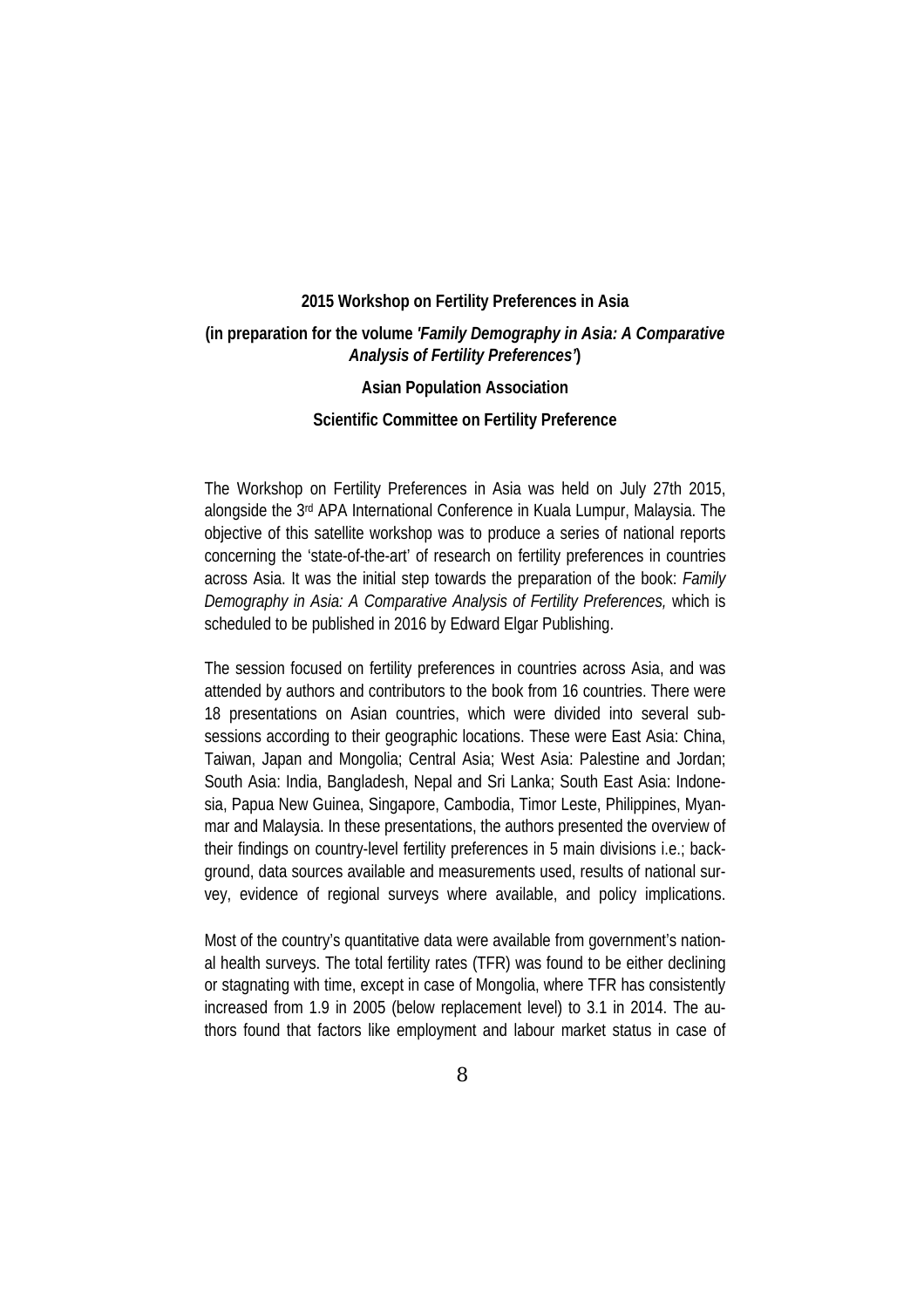Taiwan, education level of women in case of India and Sri Lanka, belief systems in Timor Leste, and nature and adequacy of family policy systems in several countries were some of the determinants of fertility preferences in Asia. It was concluded that strengthening existing family policy systems in several countries, disseminating knowledge about assisted reproductive technology in Japan, enhancing education especially among ethnic minority groups in Sri Lanka, parttime work arrangements for mothers in Singapore, and focus on regional and sub -regional policies in India will be good policy implications for respective countries.

The objective of the workshop was to assimilate all the country-specific findings into one book. Therefore book planning was one of the most important elements of the entire workshop, as it gave directions on how the book should be structured. After long discussions, it was decided that the first part of the book will deal with thematic fertility preferences issues such as labour migration, civil conflicts, son-preferences and more. Also, emphasis was decided to be placed on contextual factors of the fertility preferences.

Therefore, the workshop was not just a great learning opportunity for the participants, but also boosted in giving a concrete direction to the book. The convergence of different cultures in a beautiful setting of Kuala Lumpur made this workshop even more enjoyable.

#### **Priyanka Raj**

National Institute of Technology (MANIT), Bhopal, India

The organisers of this workshop are grateful to the **Galton Institute** for a grant of £1,000.

We hope you have all had an opportunity to look at the new Galton Institute website at **www.galtoninstitute.org.uk** and would be grateful for any feedback you may have.

You can email **executiveoffice@galtoninstitute.org.uk** with any comments you have.

Thank you for your help and interest.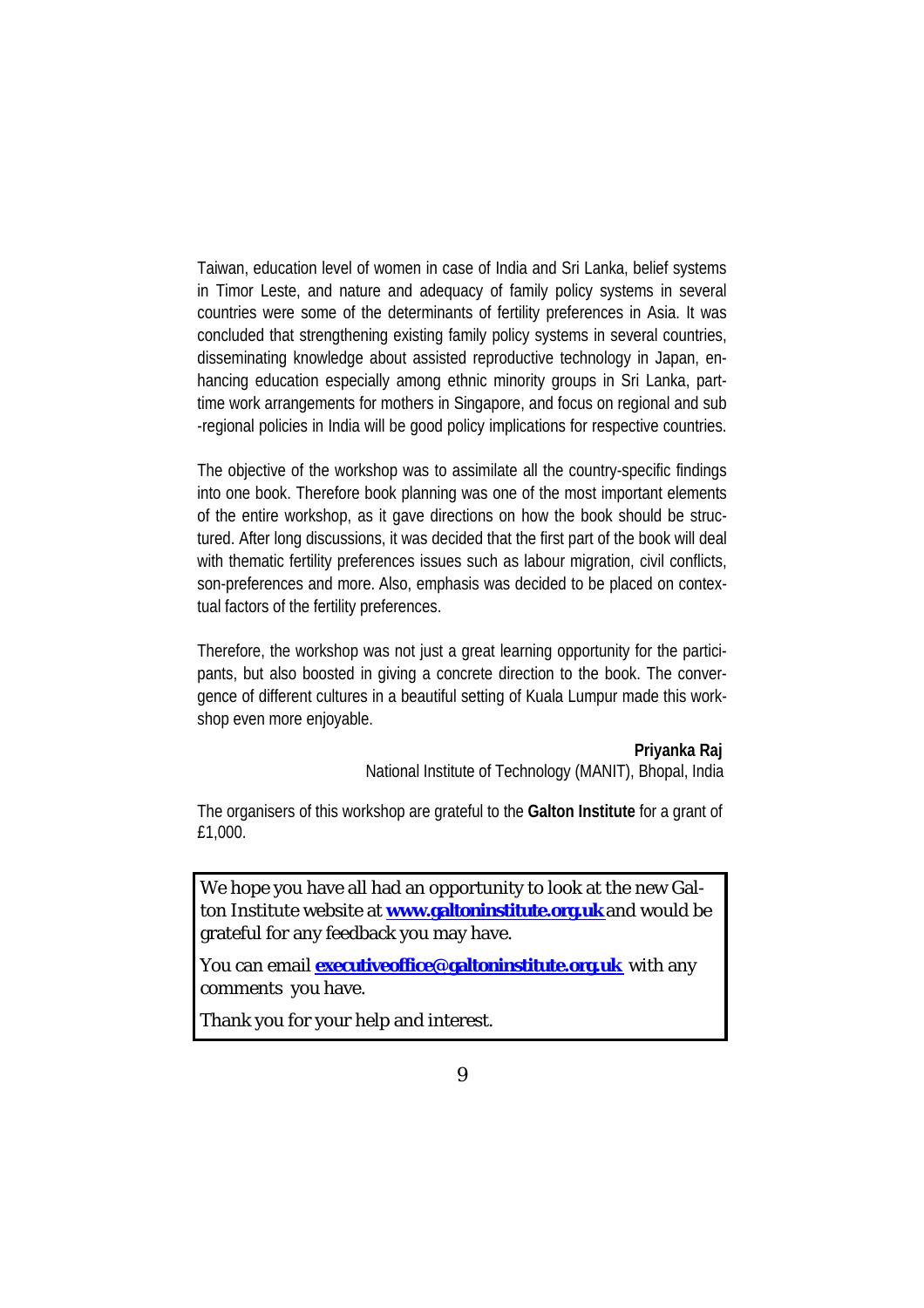# **The European Human Behaviour and Evolution Association (EHBEA) Evolutionary Developmental Biology: Current Debates**

## The Programme Organizers: Professor Clark Barrett, Professor Tom Dickins and Dr Willem Frankenhuis

On 28 March 2015, a satellite meeting was convened in Helsinki prior to the annual EHBEA conference. The theme of this meeting was the role of development in evolutionary biology, with especial emphasis upon behavioural biology. There has been much discussion about how to conceptualize the relationship between development and evolution and this has gathered some momentum in recent years. The ambition of this meeting was to reflect the diverse issues at play within evolutionary developmental studies at the same time as highlighting key areas of future growth. To that end a similarly diverse set of speakers were invited to give their views on these matters, based on their own theoretical and empirical work.

**Clark Barrett** (UCLA) opened the meeting with a talk on **Open reaction norms and human flexibility.** Barrett argued that in biology, the concept of a reaction norm typically implies a closed mapping function: a curve that maps between a range of environmental conditions and a range of phenotypic outcomes, both of which are in some sense pre-specified. However, many of the things humans learn and the environments they face, are evolutionarily novel in many ways, never having been encountered by prior generations. Empirically, humans and other animals often (though not always) deal with such novelty adaptively. Generally, adaptive responses, shaped by selection, must be due to the fitness success of phenotypes produced in the past, which poses something of a puzzle: closed reaction norms generally involve mapping functions from environments to phenotypes that occurred over stretches of past evolutionary time. As a possible resolution to this puzzle Barrett introduced the concept of an open reaction norm, which can include both open (i.e. unspecified) and closed (specified) parameters. He outlined how such reaction norms might evolve and how to conceptualize them theoretically, using as an example, his recent work on children's cultural learning about danger.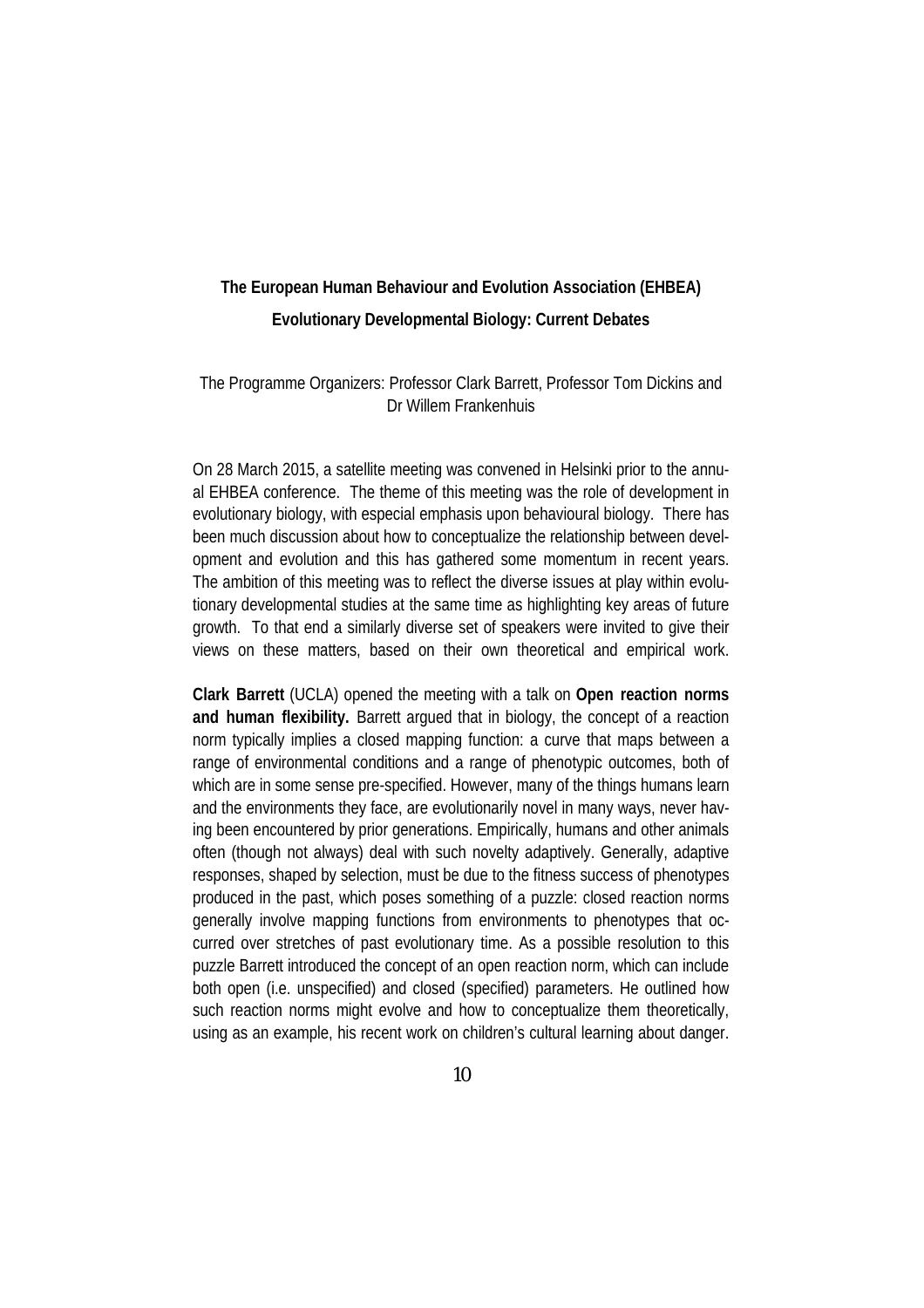The next speaker was **Ben Dickins** (Nottingham Trent University) who discussed **(Epi)mutational dynamics and bet hedging**. His focus was upon new phenotypes, which arise through changes in sequence context maintained by epigenetic marks such as histone modifications. Dickins made clear that epigenetic changes underlie cell differentiation, and noted that their contribution to inter-individual variation in multicellular organisms has attracted attention. This is because it connects gene regulation, which is responsive to environmental variation, to changes in populations. In microbes, mutations are a significant source of adaptive and non-adaptive variation, yet this variation is not simply random and can also be responsive to the environment. More generally DNA replication and repair vary in efficiency between lineages and mutation rates and biases cause evolution directly and through interaction with selection or drift. Dickins presented an examination of these dynamics that he argued can be used to guide our understanding of the interaction between variation-generating mechanisms and evolution.

**Sinead English** (Oxford University) discussed the use of **Information as a loom to weave development and evolution**. Her opening position was that natural selection shapes the developmental processes that construct the phenotypes, which, in turn, are under selection. She then went on to present a framework in which this interplay between development and evolution can be conceptualized by considering information transmission within and across generations. English showed how this perspective sheds light on major questions in evolutionary biology such as how individuals integrate different inputs for development (genes, parents, the environment) and the conditions under which non-genetic versus genetic mechanisms of inheritance evolve. A key component determining the reliability of information is the autocorrelation of the environment across generations. English described a meta-analysis on the empirical support for adaptive maternal transmission of information which illustrated how rarely studies have considered this autocorrelation. Thus, she argued, to move the field forward we need more theory-driven studies and data-driven theory.

**Developmental changes in aggression and body size: an evolutionary perspective** was the focus of **Tim Fawcett's** (University of Bristol) talk. Fawcett claimed that during development, humans and other social animals must learn how to navigate a dynamic, interactive environment in which the consequences of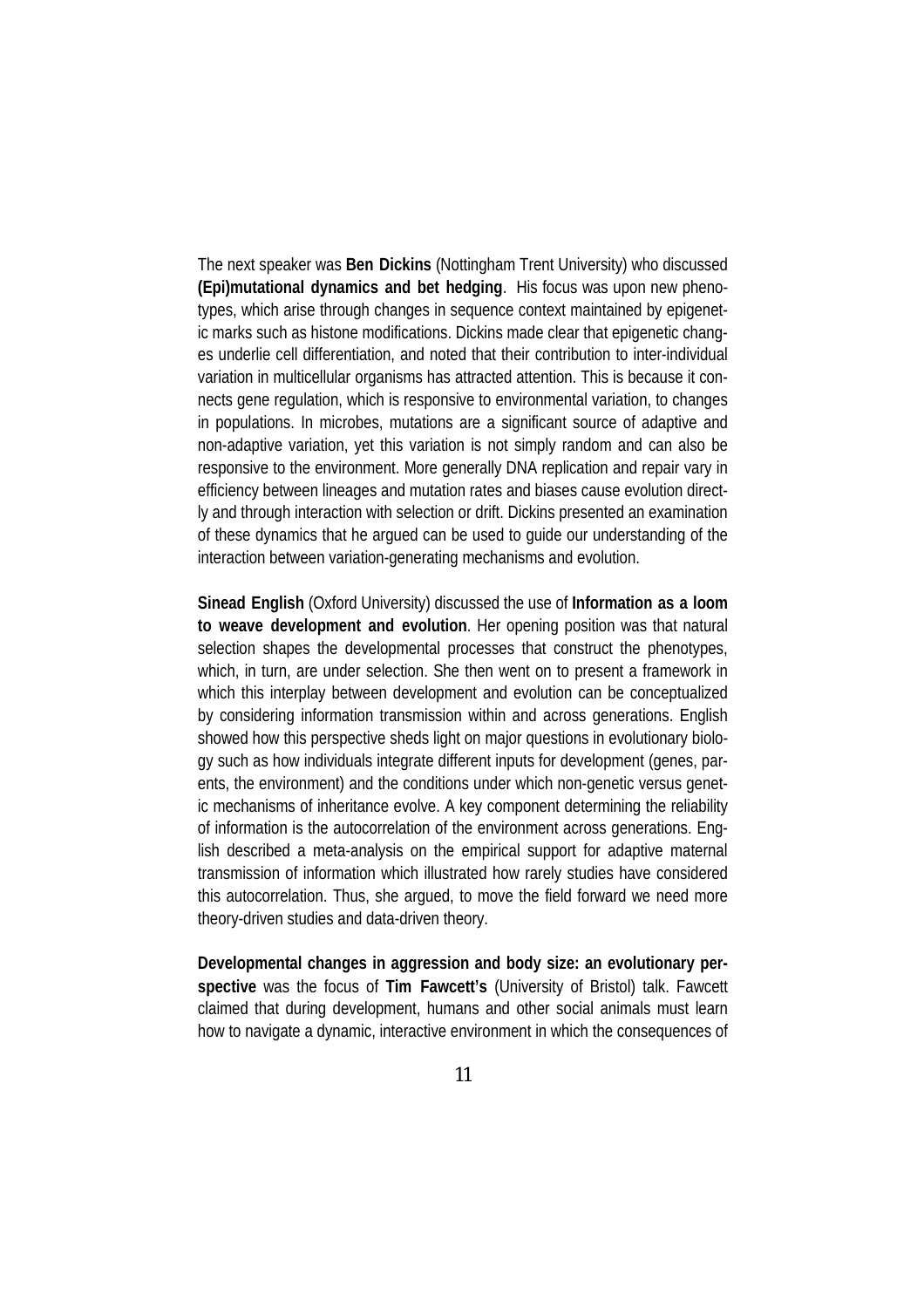behaviour depend critically on how others perceive and respond to them. Given the uncertainty inherent in such situations, natural selection will tend to favour rules for adjusting behaviour flexibly in response to social feedback from previous interactions. These rules should generate ontogenetic changes in behaviour as individuals gain experience and gradually adapt to their personal social circumstances. Fawcett has been exploring whether or not this evolutionary perspective can help us to understand observed patterns of behavioural development, using childhood aggression as an example. He presented a state-dependent evolutionary model that predicts developmental trajectories of aggression as a function of physical strength and information state, as individuals interact and learn about the consequences of their behaviour. He then analysed the developmental relationship between body size and physical aggression in humans, using a longitudinal cohort study of boys growing up in the Canadian province of Québec. Both the model and the data showed a strengthening association between relative size and aggressive behaviour across ontogeny, consistent with the hypothesis that individuals gradually learn about their physical capabilities through interacting with their peers. In the human data, after controlling for age-related changes, weight was the strongest predictor of aggressive behaviour: boys who were heavier than average for their age and height were more likely to get into fights or physically attack other children. These findings hint at the potential of evolutionary theory to shed light on the interplay between physical and behavioural development.

**Emma Flynn** (Durham University) spoke about *Developmental niche construction***.** Niche construction is the modification of components of the environment through an organism's activities. A core claim is that humans modify their environments mainly through ontogenetic and cultural processes, and it is this reliance on learning, plasticity and culture that lends human niche construction a special potency. Flynn, an educational psychologist, constructed her talk to facilitate discussion between researchers interested in niche construction and those interested in human cognitive development by highlighting some of the related processes. She discussed the transmission of culturally relevant information, how the human mind is a symbol-generating and artefact-devising system, and how these processes are bi-directional, with infants and children both being directed, and directing, their own development. She then reflected upon these in the light of four approaches: natural pedagogy, activity theory, distributed cognition and situated learning. She concluded by offering three future directions; two involving the use of new tech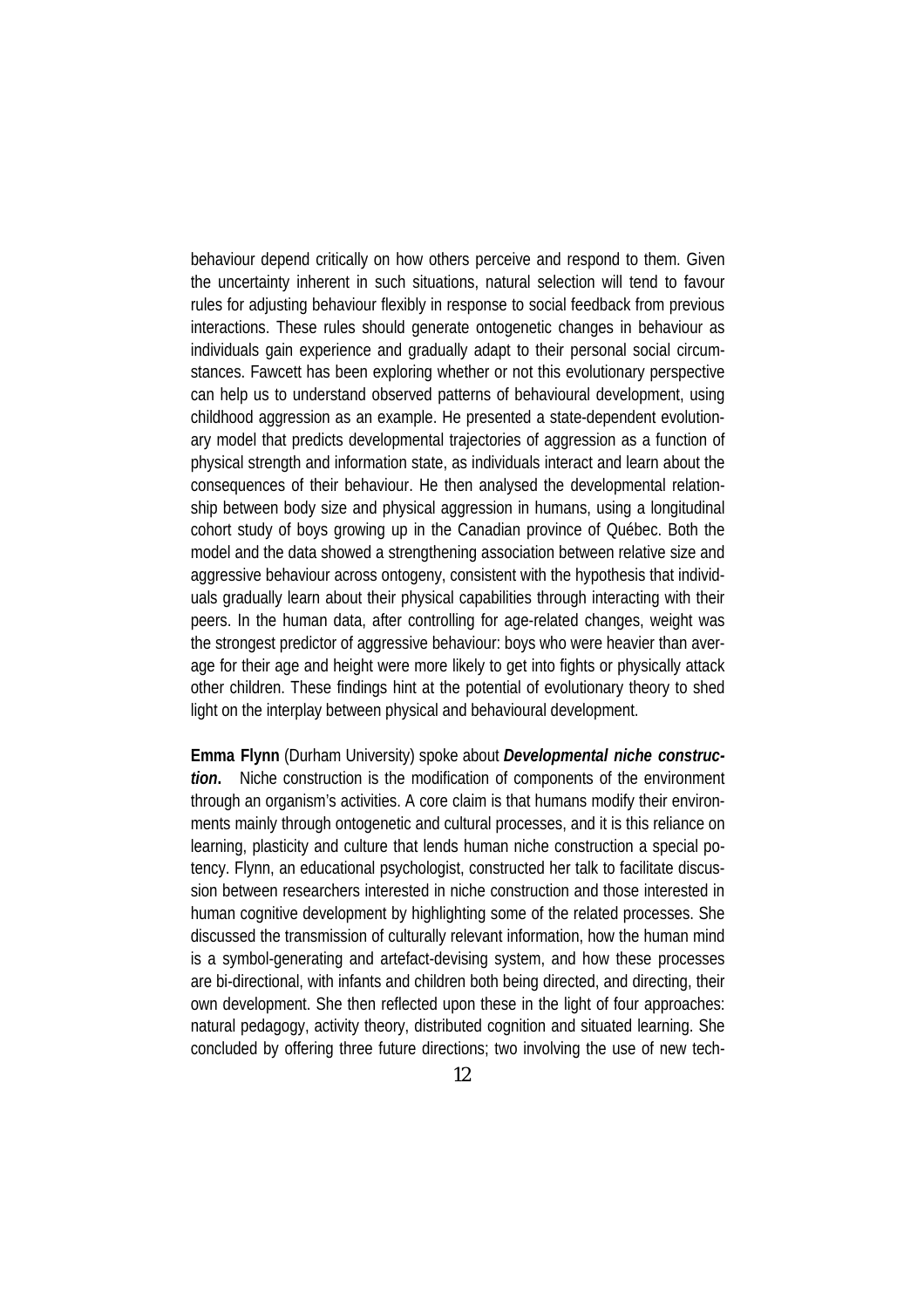niques in the realms of neuroscience and modelling, and the third suggesting exploration of changes in the effects of niche construction across the lifespan.

The concluding talk was from **Daniel Nettle** (Newcastle University) on *Developmental plasticity in the European starling: Empirical observations and evolutionary interpretations***.** Nettle discussed how in altricial birds' experience during the first few days of life can affect many different behavioural traits in adulthood. Nettle and his colleagues study such effects using cross-fostering in the European starling, and he reviewed recent findings with respect to boldness, food motivation, impulsivity, expectation of reward, and flight performance. He noted that it is widely suggested that responsiveness to early developmental inputs is adaptive. Nettle outlined the prevailing adaptive explanations for such responsiveness, (the 'weather forecast' model, in which a stressful ontogeny is suggested to carry information about the adult environment, and the 'making the best of a bad job' model, in which adult behaviour represents a compensation for phenotypic limitations resulting from development). He then suggested a non-adaptive alternative interpretation of some of the empirical findings. Nettle concluded by considering what needs to be demonstrated to show that a developmental response is adaptive, and how we discriminate between competing adaptive interpretations of the same phenomenon.

The meeting was well attended and there was much discussion during the day and at the social event afterwards. This is testament to the high quality of the presentations and we thank our speakers for their investment in the process and for their clear and thought provoking talks. It was heartening to see colleagues from the various corners of our multidisciplinary subject interacting in such an animated fashion, and the satellite meeting clearly acted as an excellent stimulus package. For this gratifying situation we must also thank EHBEA, the **Galton Institute** and the Journal of Evolutionary Psychology (now Evolution, Mind and Behaviour) for financial support. We also owe a debt to **Anna Rotkirch** and her team in Helsinki for all the organizational work establishing rooms, refreshments and a social event thereafter. Without them none of this would have happened.

> **Tom Dickins** Professor of behavioural science at Middlesex University

The **Galton Institute** made a grant of £1,000 to this satellite meeting.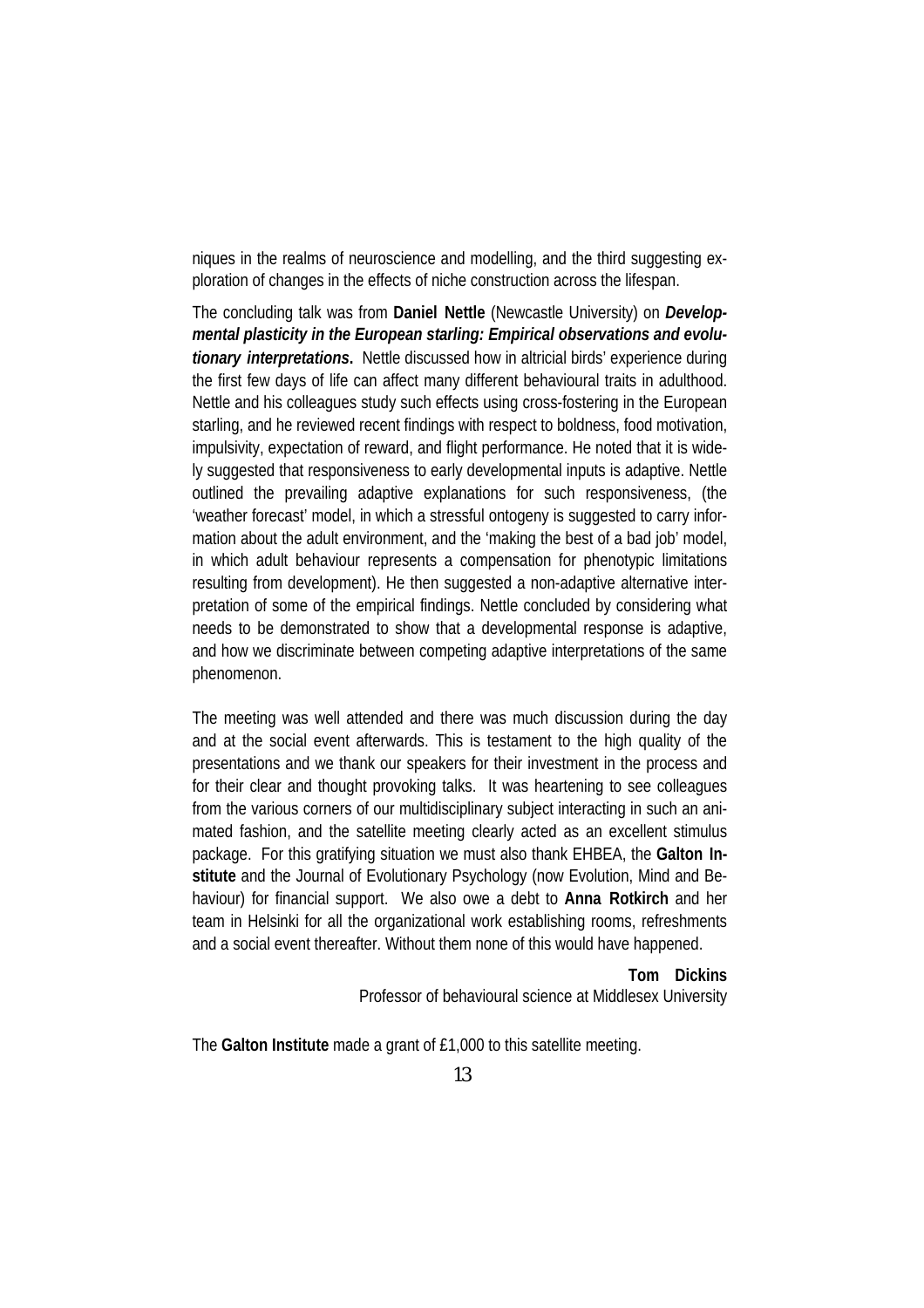# **17th European Molecular Biology Laboratory PhD Symposium Just By Chance? Randomness and Variability Shaping Biology Heidelberg, 22 – 24 November 2015**

The 2015 EMBL PhD symposium, as always organised by the EMBL first-year PhD students, tackled one of the most challenging questions in the life sciences. The matter of how intricate structures and systems are produced with great precision despite, or perhaps even because of, the stochastic nature of the underlying chemical processes, is central to a thorough understanding of biology.

Each day of the symposium highlighted a different aspect of this topic. The first day focused on proteins, structures and networks, the second on regulatory systems from cells to organisms, and the third on genetic variation and inheritance. These diverse and multifaceted topics were covered by twelve scientific expert talks approaching the issue from different perspectives, ranging from computational biology, biophysics and structural biology to genetics, evolution and developmental biology. Keynote lectures were given by **Peter Fraser** (Babraham Institute), **Michael Levine** (Princeton University) and **Laura Landweber** (Princeton University). An additional three speakers focused on inherent challenges faced by researchers and the interplay between science and the society. They addressed the issue of communicating science to a general public (**Zoë Gamble**, science communicator), publication ethics (**Irene Hames**, publishing consultant) and ethical considerations arising with new technologies (**Jeantine Lunshof**, researcher and bioethicist at UMCG).

The expert lectures were complemented by twelve short talks and two poster sessions in which early-career researchers, in particular PhD students, presented their work. These presentations were selected from abstracts submitted by the participants. In total, 201 early-career researchers and scientists attended the symposium, coming from 43 research institutes and universities in 18 different countries.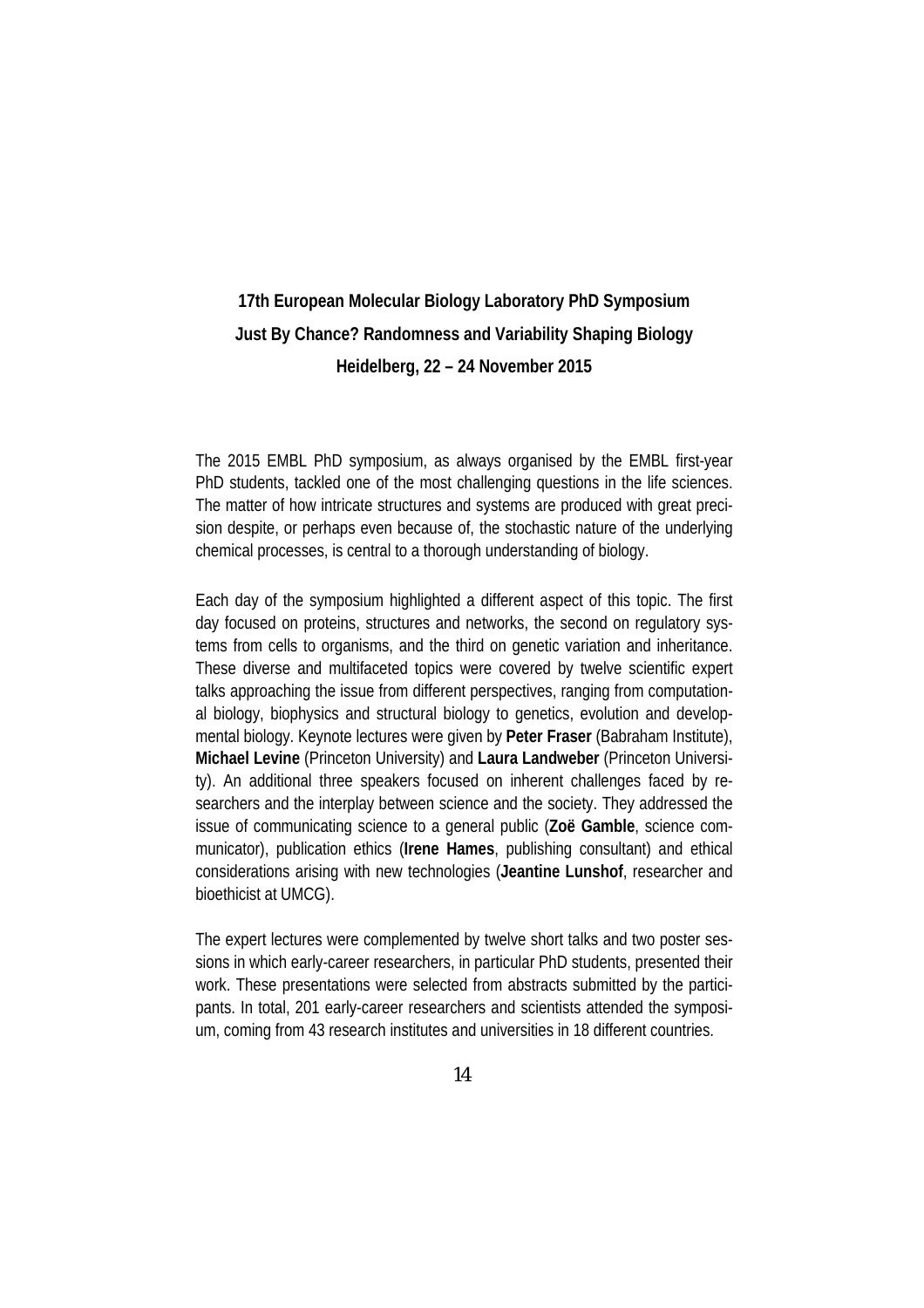Overall, the 17th EMBL PhD Symposium was highly successful - its greatest strengths being the intermingling of different fields, and of well-established and early-career scientists. Participants and speakers were actively engaged in discussions, not only during the lectures and talks, but in smaller groups also during black board sessions, coffee breaks, lunch and dinner. These discussions involved current and future scientific questions, as well as the framework in which science is conducted, and life as a researcher.

The Conference Grant of £1,000 from the **Galton Institute** was an invaluable contribution to the symposium. It was used for the travel expenses of scientific experts from different fields and countries. We (the organising committee) are deeply grateful for this support. For pictures and more details of the PhD Symposium, please visit our website and social media channels.

> **Yonca Ural Blimke** PhD student, EMBL

Official website http://phdsymposium.embl.org/symp2015/ Facebook https://www.facebook.com/EMBL.PhD.Symposium/ Twitter @EMBLPhDSymp, #JustByChance Instagram @phdsymposium

### **Post doctoral travel grant**

The Galton Institute has introduced a post doctoral travel grant, available to outstanding post doctoral researchers, normally within 6 years of receiving a doctoral degree, working in the field of genetics.

The Fellowship, which will be up to £6,000, aims to support visits to carry out research into aspects of human inheritance in laboratories abroad 'to enrich the research experience and help develop the scientific career of the Fellow'. The duration of the Fellowship needs to be well justified and requests for up to 6 months will be considered. Applications will also be considered for attendance at advanced, intensive, high quality laboratory-based courses, e.g.: at Cold Spring Harbor, Woods Hole and similar centres. Full details of the grant can be found on our website.